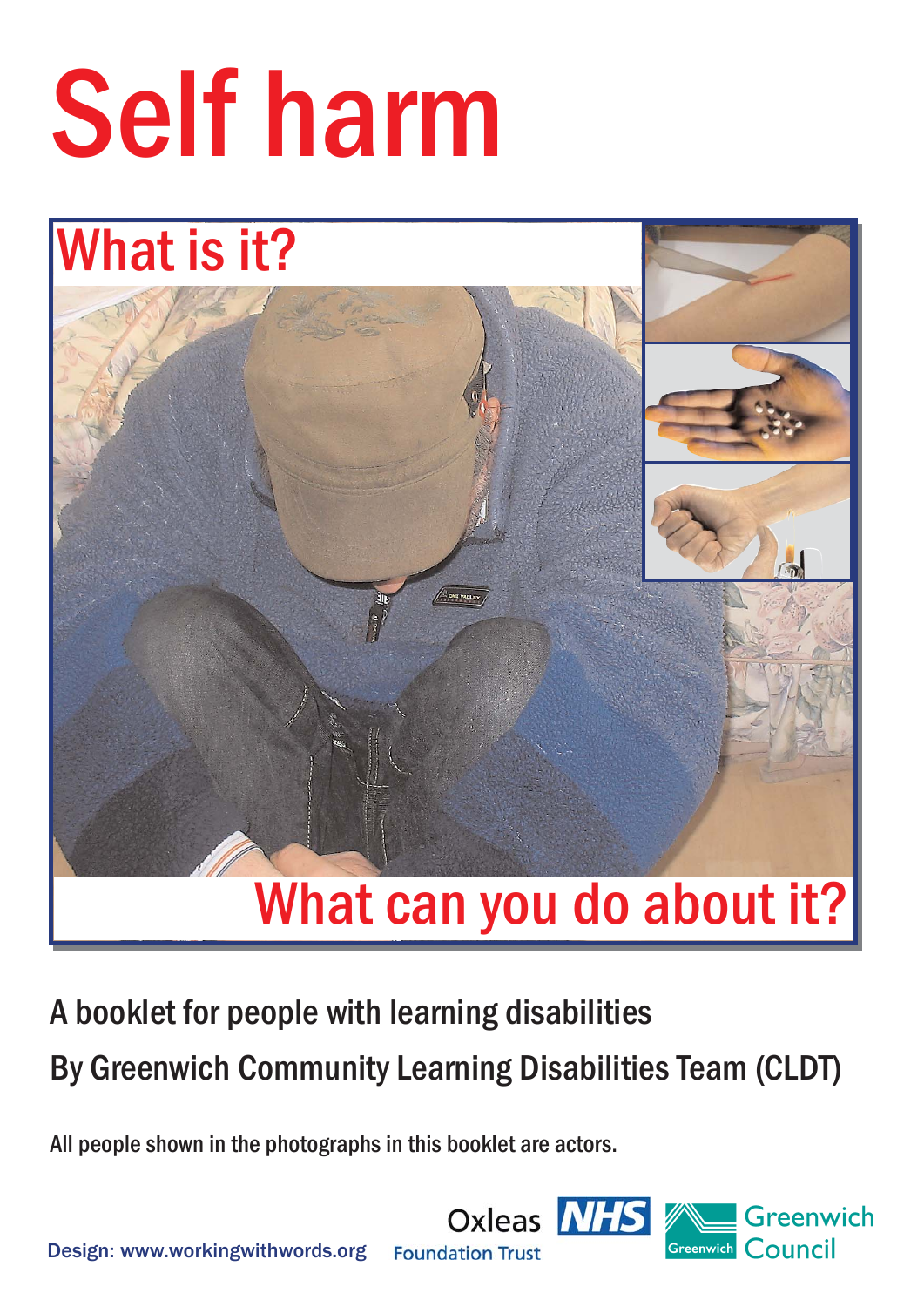page 2

## What is Self Harm?

Some people try to cope with difficult and painful feelings by hurting themselves.

Some people cut themselves - with a knife or other sharp things.

Some people burn themselves.

Some people hit themselves - with their hands or other things. Some people hit hard objects (like walls).

Some people pull out their hair or eyelashes





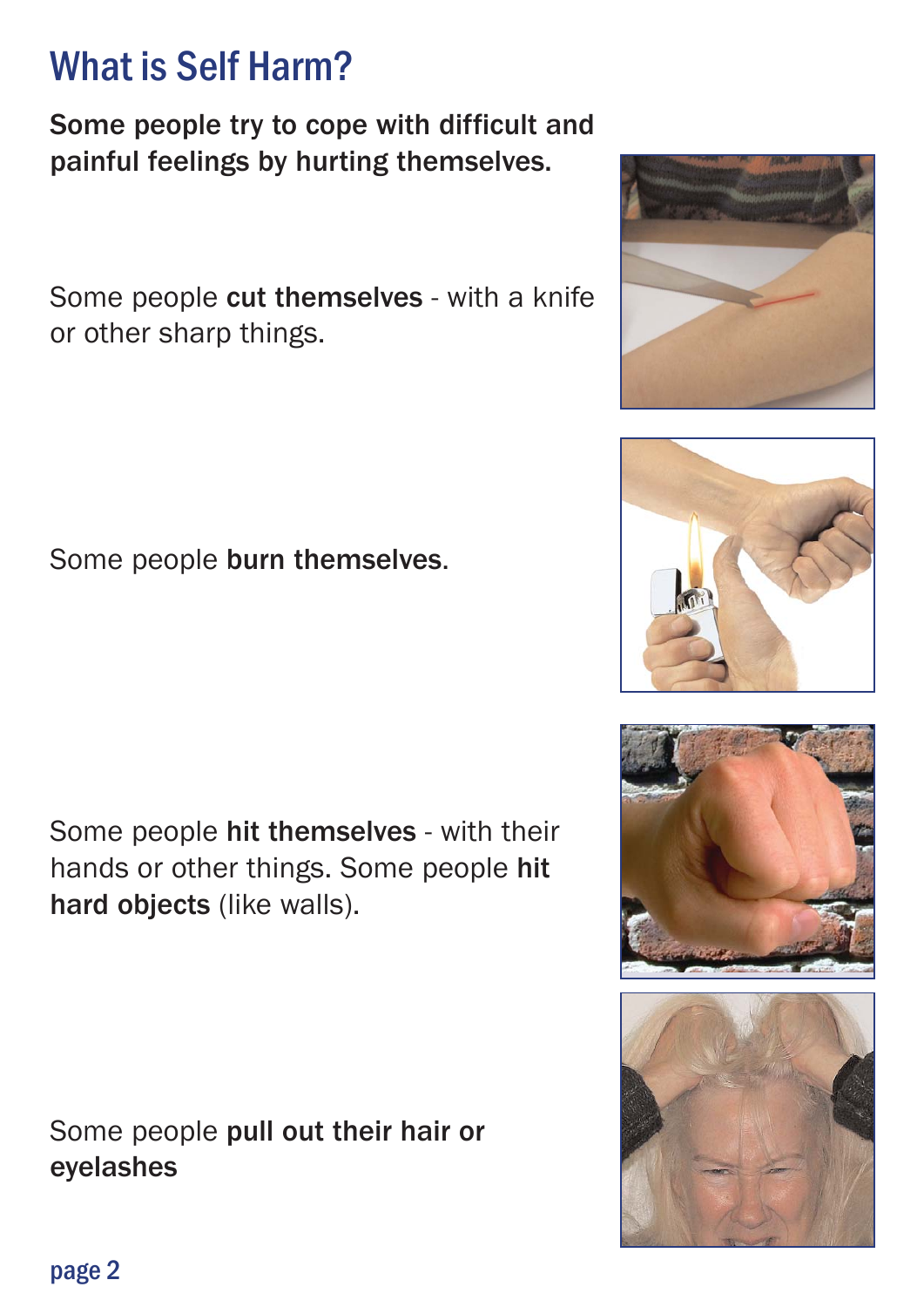Some people sniff harmful substances like glue or gas.

Some people scratch, pick or tear their skin making sores and scars

Some people take lots of pills.

Sometimes they may take enough pills to hurt themselves, but not to kill themselves.





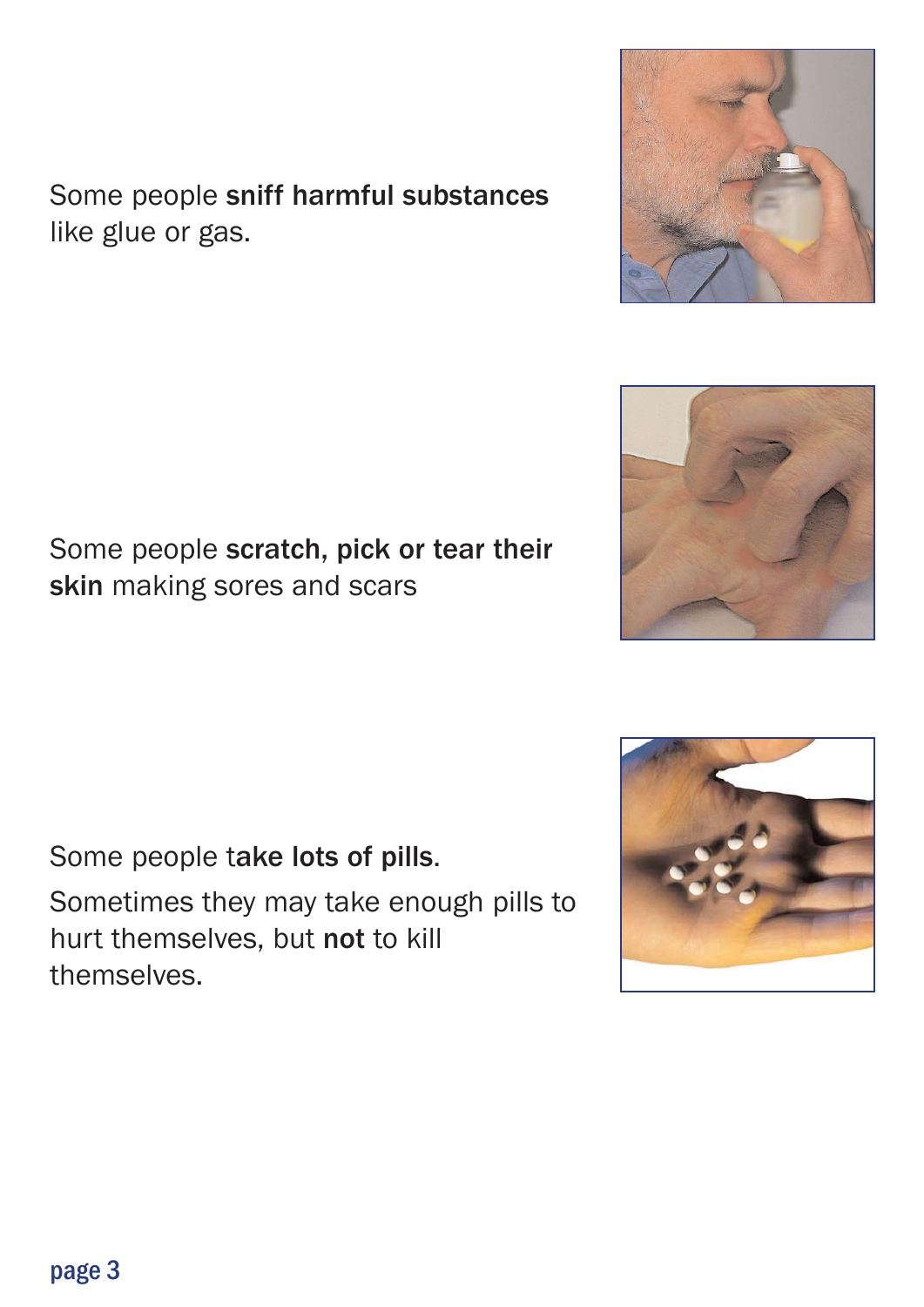## Why do People Self Harm?

Often people who self harm have had upsetting things happen to them in their lives.

They may find it difficult to tell people about what has happened to them.

Some people feel that hurting themselves stops them thinking about painful feelings. It may help them feel more in control of those painful feelings. Some people feel a release from the painful feelings after hurting themselves. It's like they are unlocking bad feelings and letting them out.

They may feel a strong urge to hurt themselves to feel this release. This is partly because of the natural chemicals released on the body after the self-harm.

Also, some people feel better because when they feel pain on their body, it helps them not to think about painful feelings or memories for a short time. It can also help people who feel numb and empty to feel more "real".







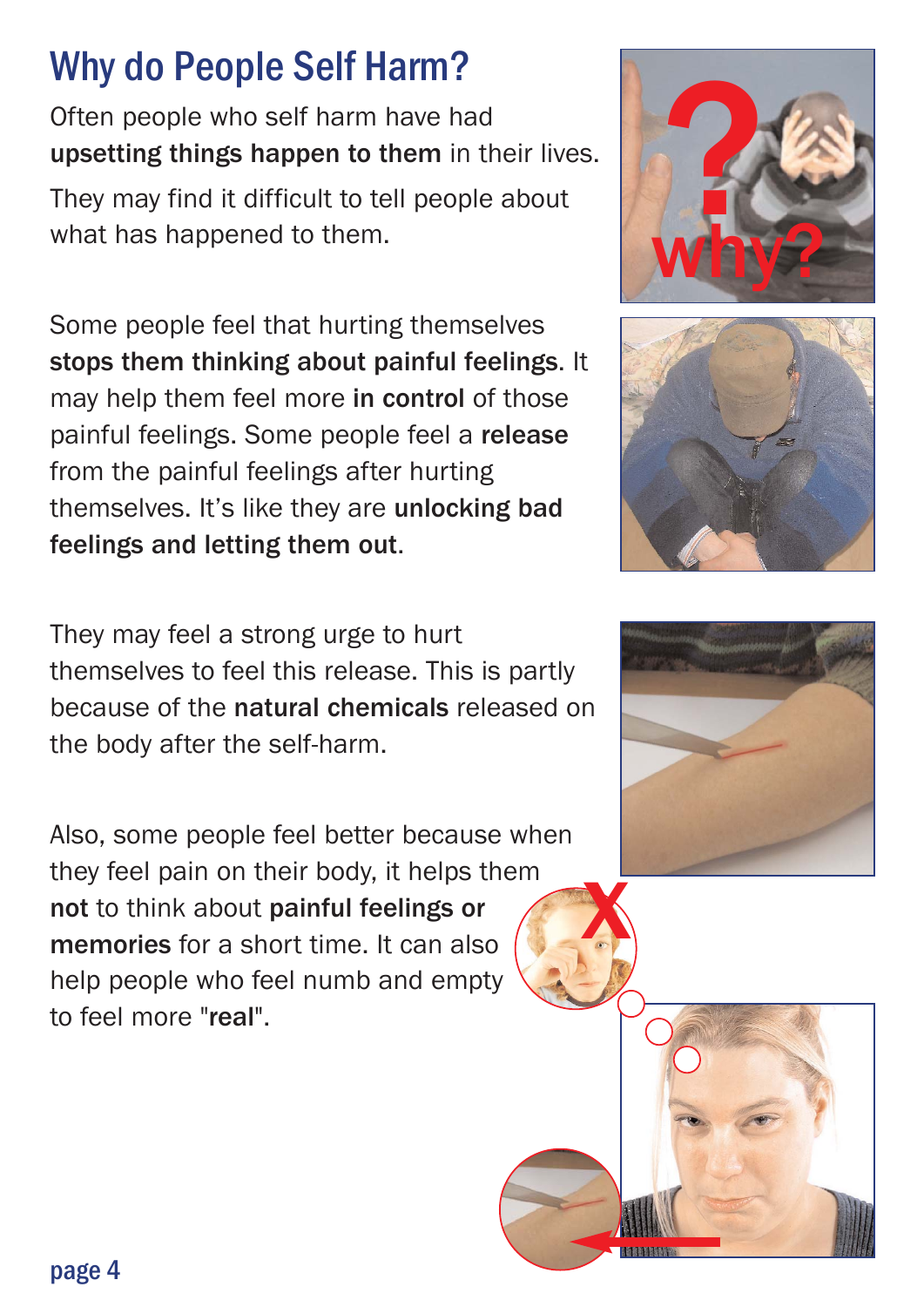themselves.

Some people are trying to "cut the bad" out of

Some people find it difficult to let other people know how bad they feel. They may hurt themselves as a way of letting other people know they feel very bad.

Some people feel that they do not get enough care and attention. They may hurt themselves to try to get more care and attention from people around them.

Some people feel so bad about themselves that they feel they deserve to be hurt.







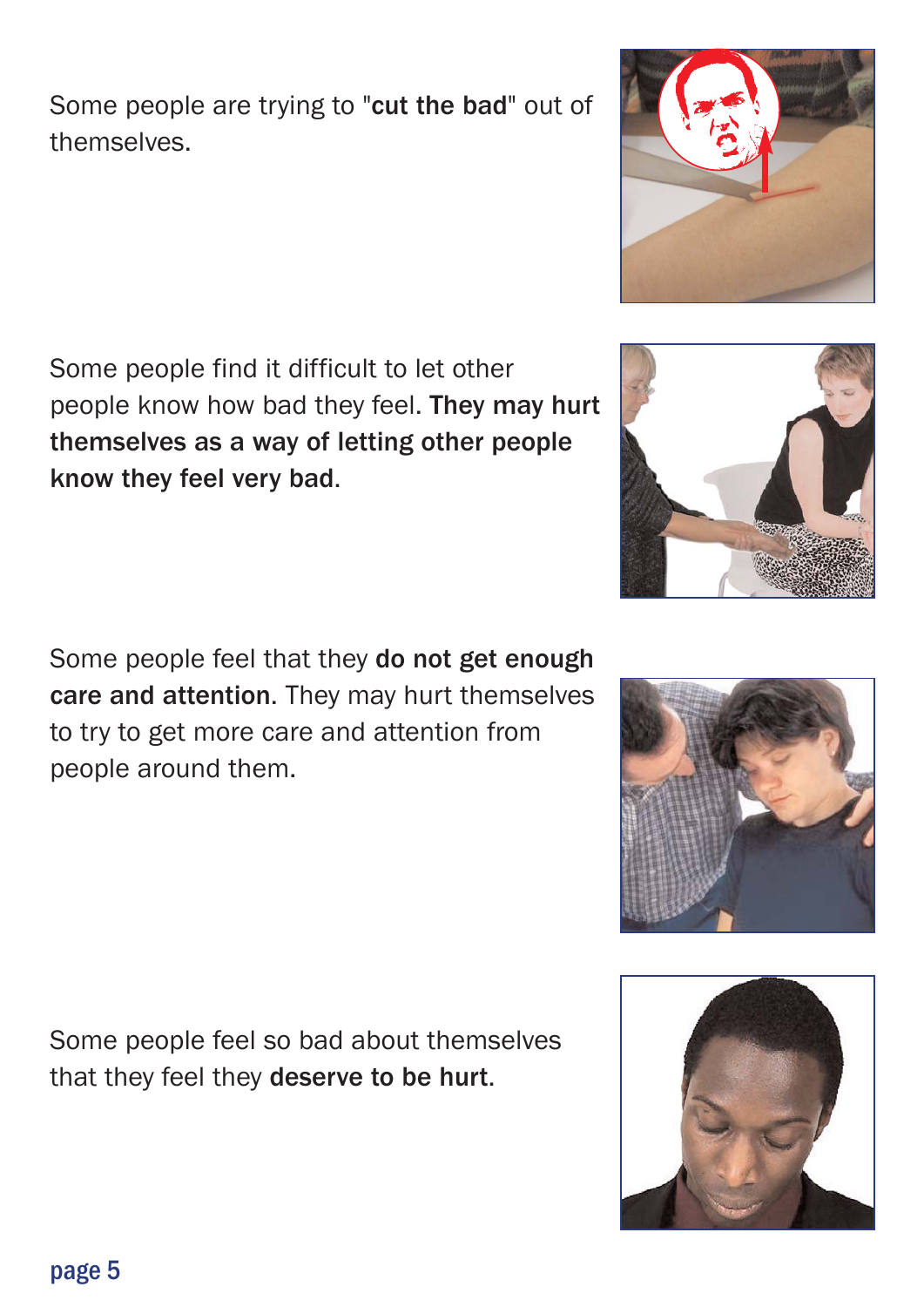## What Can Help?

Many people find that they can learn to let people know how they feel using words, instead of hurting themselves.

However, this can be very difficult and painful.

It may also be helpful to find other ways of making your body feel better through exercise or relaxation.

If you self harm, you will need lots of help from the people around you to learn to stop hurting yourself.





I'm angry!

Please listen

to me!





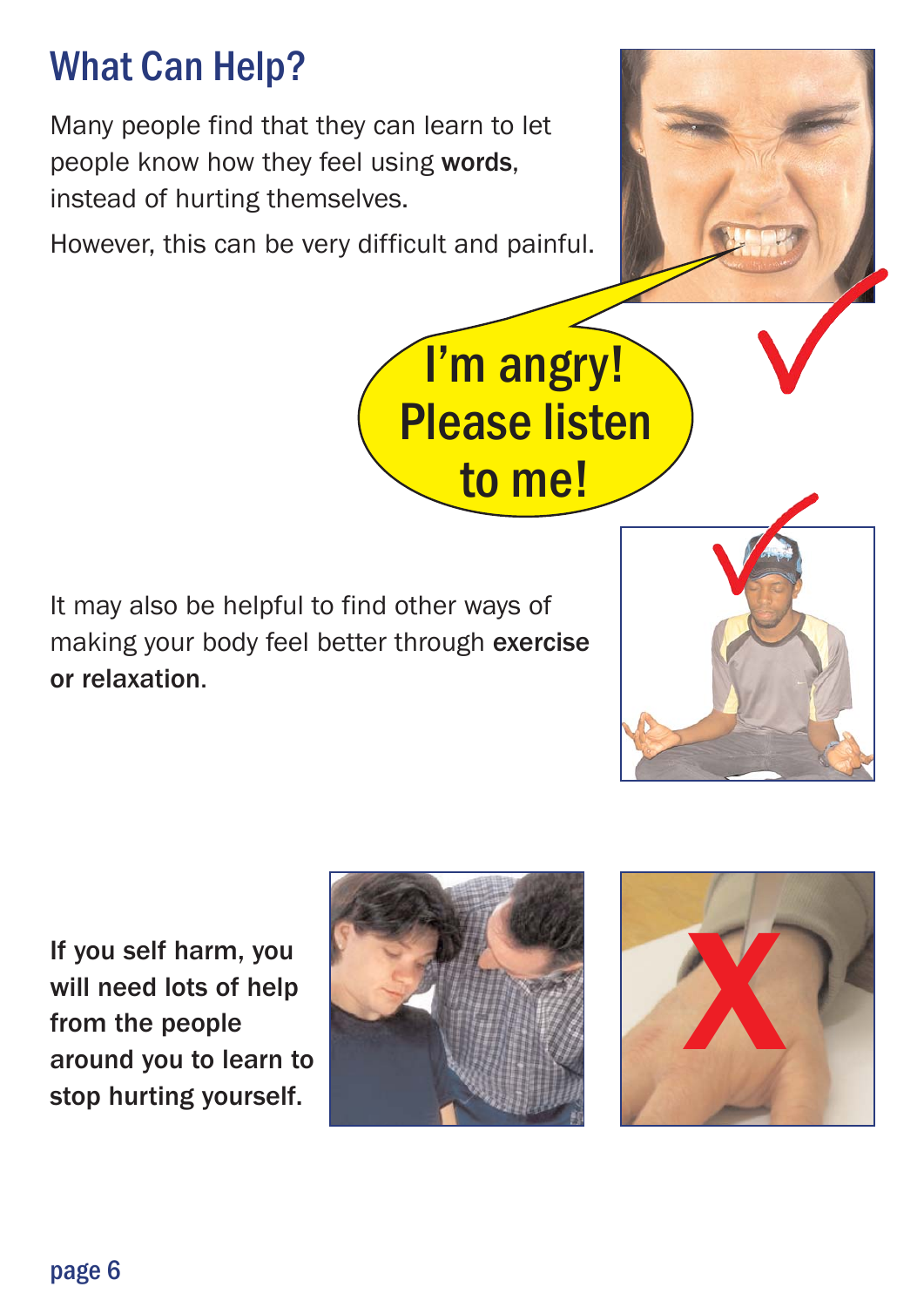### Things to try to stop hurting yourself

- **1 Talk to someone about how you feel.**
- 2 Drawing or painting to express the painful feelings. It is important that you know where you can find paper, pens, and pencils.

You may want to talk to someone about these pictures, or you may want to keep them private.

- **3** Writing a journal. It may help to write down your difficult feelings. You may want to keep this private or show it to someone you trust.
- 4 Listen to music. You might find that your favourite happy or sad music helps.

**5** Going for a walk on your own or with someone else.











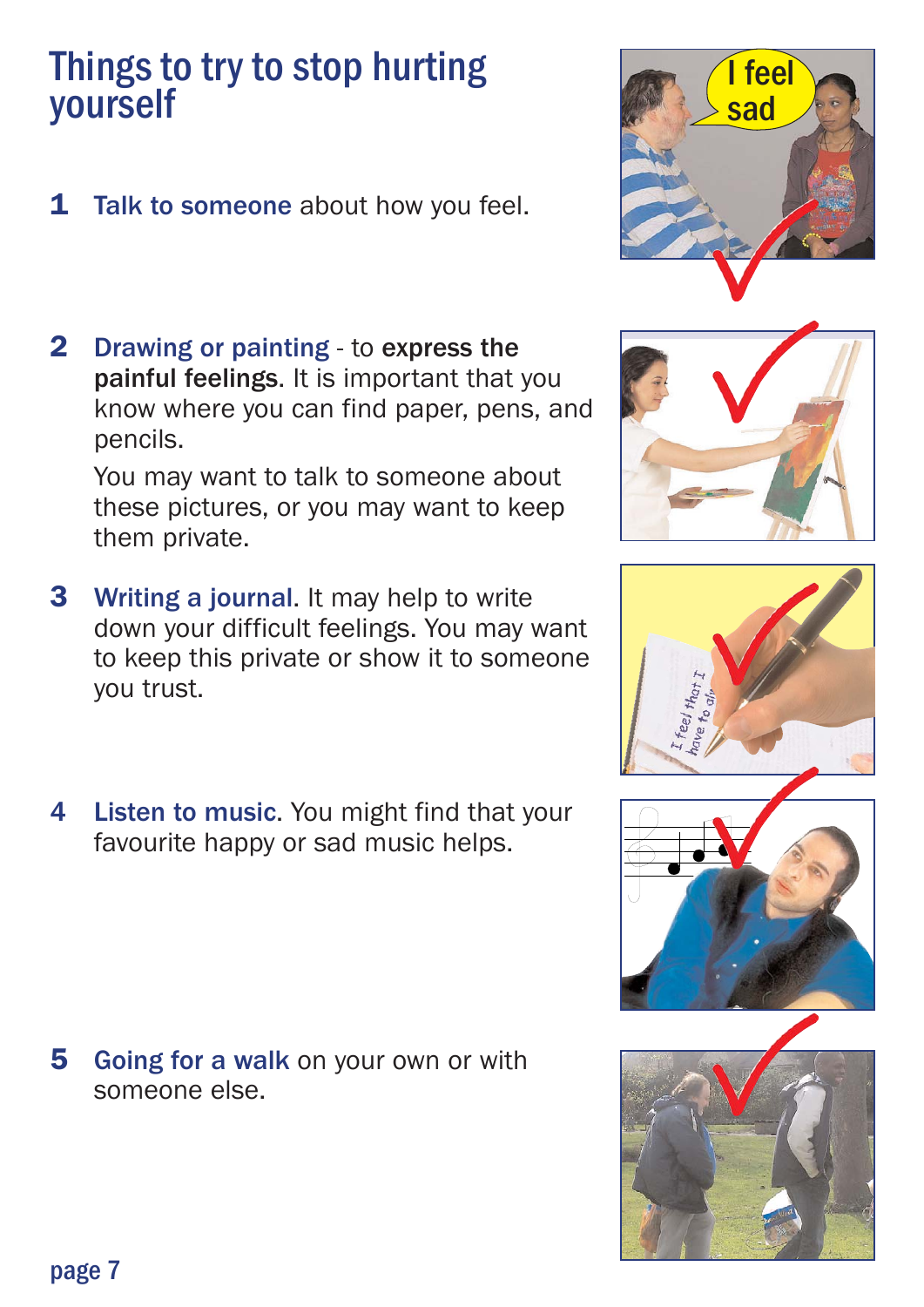running or going to the gym.

**6 Taking regular exercise - swimming,** 

7 Go and visit a friend or someone in your family who you get on with.

8 Relaxing. For example, breathing deeply and slowly, sitting in a comfortable chair.

9 Learning Yoga.







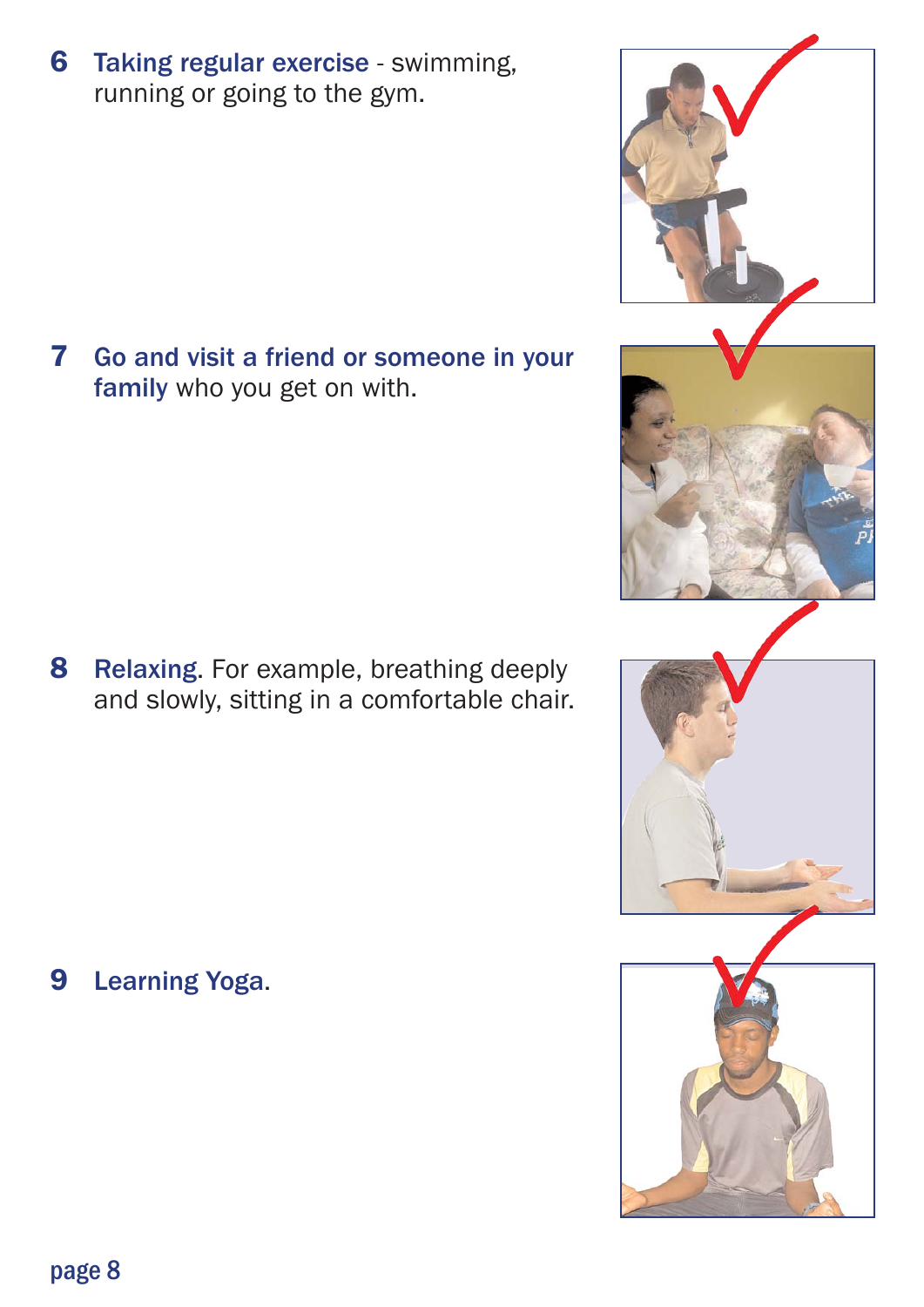**10 Have a bath** - maybe with relaxing bubbles.



#### 11 Tell yourself you won't hurt yourself for an hour or until tomorrow.

You may find you don't feel you need to later.

12 Try not to have things nearby that you can hurt yourself with.

**13 Try not to drink alcohol or to take drugs, if** you find this makes you more likely to hurt yourself.

14 Do other things that are less painful or dangerous. Some people do other things that have a similar release to self harm, but are less dangerous. For example: wearing an elastic band round your wrist and 'pinging' it. Some people draw red lines on their skin using ink or lipstick. Other people put ice on their skin.





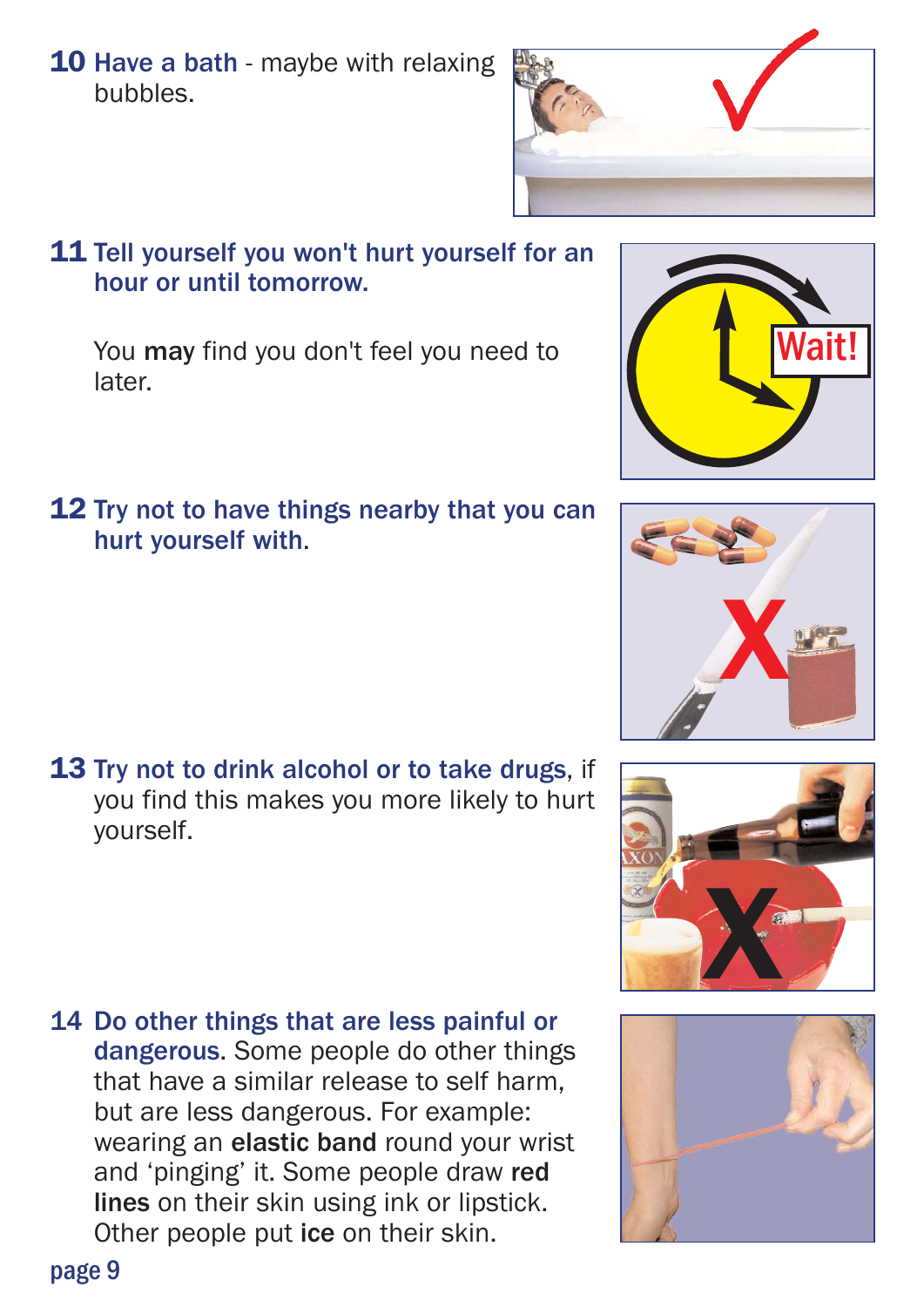## How CLDT may help you

#### Individual Therapy - Psychology

You may find talking to a psychologist could help. You can ask to talk to a member of the psychology department about what sort of help you need.

You may have never talked about any upsetting things that have happened to you. You may have been abused by someone.

You may find talking about what has happened to you will help you understand your self harm.

You may feel you do not need to self harm after talking about your feelings. Or, you may want some practical help - to learn other ways of coping with painful feelings.

These may include relaxation or learning more about feelings.